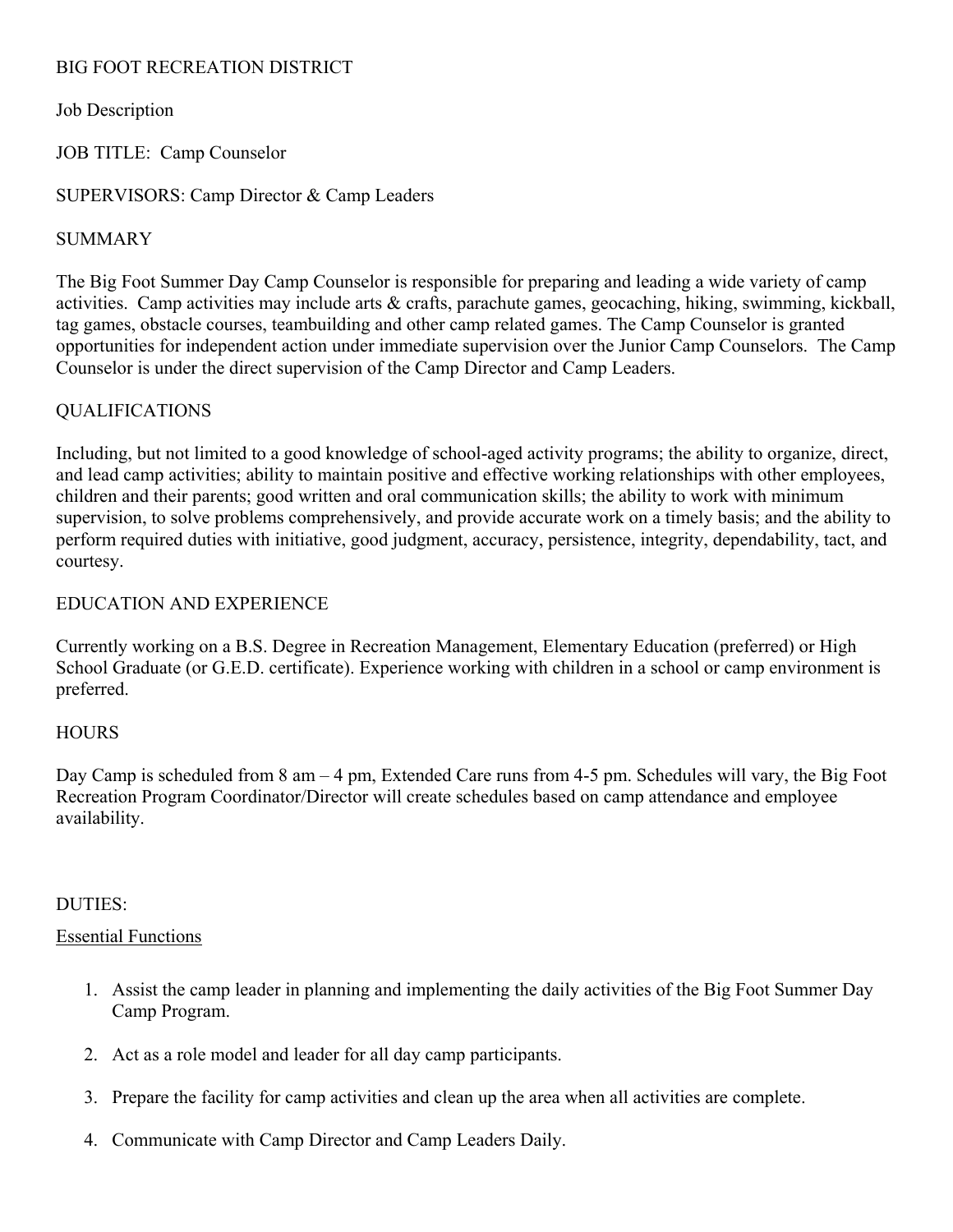- 5. Be familiar with the Staff and Parent Manuals and follow the guidelines set forth by the manuals.
- 6. Help compile and maintain binder of campers' emergency information, and bring the binders to with on walks, trips to the beach, etc.
- 7. Complete and turn in Incident/Accident Report Forms, discipline reports, and other required paperwork.
- 8. Dispense medication as needed and log into the Medication Record.
- 9. Work directly with the children by leading or supervising them in planned activities.
- 10. Administer First Aid and CPR as needed (training is provided).
- 11. Attend all required staff meetings, trainings, and workshops.
- 12. Maintain a clean and organized work environment.
- 13. Perform the job in compliance with District policies, procedures, work rules, and the employee handbook.
- 14. Perform the job safely in compliance with District safety rules and procedures.

#### PYCHOLOGICAL CONSIDERATIONS

- 1. Employee should be able to maintain a positive working relationship with other employees.
- 2. Employee must be able to work and maintain composure in high periods of high activity and in emergency situations.
- 3. Employee must have the ability to communicate effectively with other staff, and children and their parents.

#### PHYSICAL DEMANDS